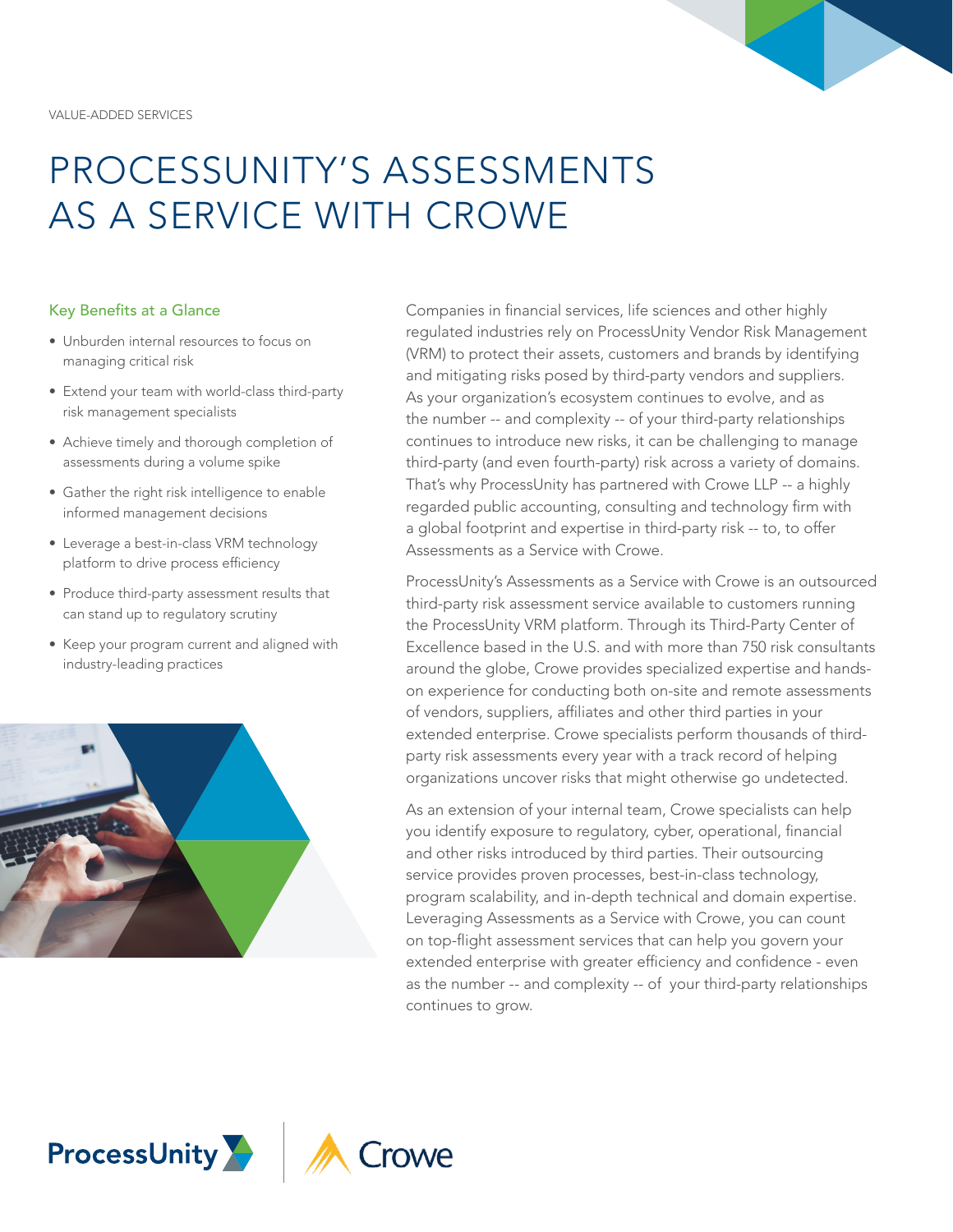## A Strategic Partner for Third-Party Assessments

The Crowe Third-Party Center of Excellence has established a Plan, Build, Run approach to support your third-party risk assessment process. Crowe consultants collaborate with your team to understand your program requirements and risk domains, scope your questionnaires, analyze responses, and deliver valuable intelligence to help minimize your risk exposure and drive compliance through a best-inclass program. This proven approach eliminates the heavy administrative burden and resource requirements associated with assessing third-party risk, enabling your internal team to focus on key initiatives and business goals.

Crowe specialists' expertise with the ProcessUnity VRM platform allows them to automate and streamline the thirdparty risk assessment process for accelerated time to value. Crowe consultants leverage the platform to enable more efficient and rigorous third-party vetting while reducing vendor fatigue and improving response quality. Customized inherent risk criteria and vendor criticality tiers automatically determine the assessment scope and depth. Preferred responses score vendor submissions in real time, identifying issues, and highlighting where the team should focus its time. Throughout the process, automated workflows with built-in triggers, notifications, and reminders keep assessment distribution and completion on track.

# What Do You Get?

ProcessUnity's Assessments as a Service with Crowe provides outsourced, end-to-end third-party risk assessment services including:

- Direct support for your internal vendor relationship managers
- Third-party profile and inherent risk questionnaire management
- Assessment questionnaire distribution, evaluation and management
- Artifact and non-preferred questionnaire response review
- Live follow-up with third parties for in-depth analysis and control-gap remediation
	- Survey: Up to 1 hour per call
	- Standard: Up to 4 hours per call
	- High/Critical: Up to 8 hours per call
- Extended testing based on complexity and risk (with on-site evaluation, if necessary)
- Actionable assessment report creation
	- Third-party relationship executive summary
	- Scope and approach summary
	- Detailed data exchange and connectivity analysis, including implementation-specific network diagram analysis outlining the types of protections in place as well as points of risk
	- Detailed findings including overall control weakness and individual gaps
	- Third-party action plans

Crowe will deliver services within timeframes established in a mutually agreed-upon service level agreement.